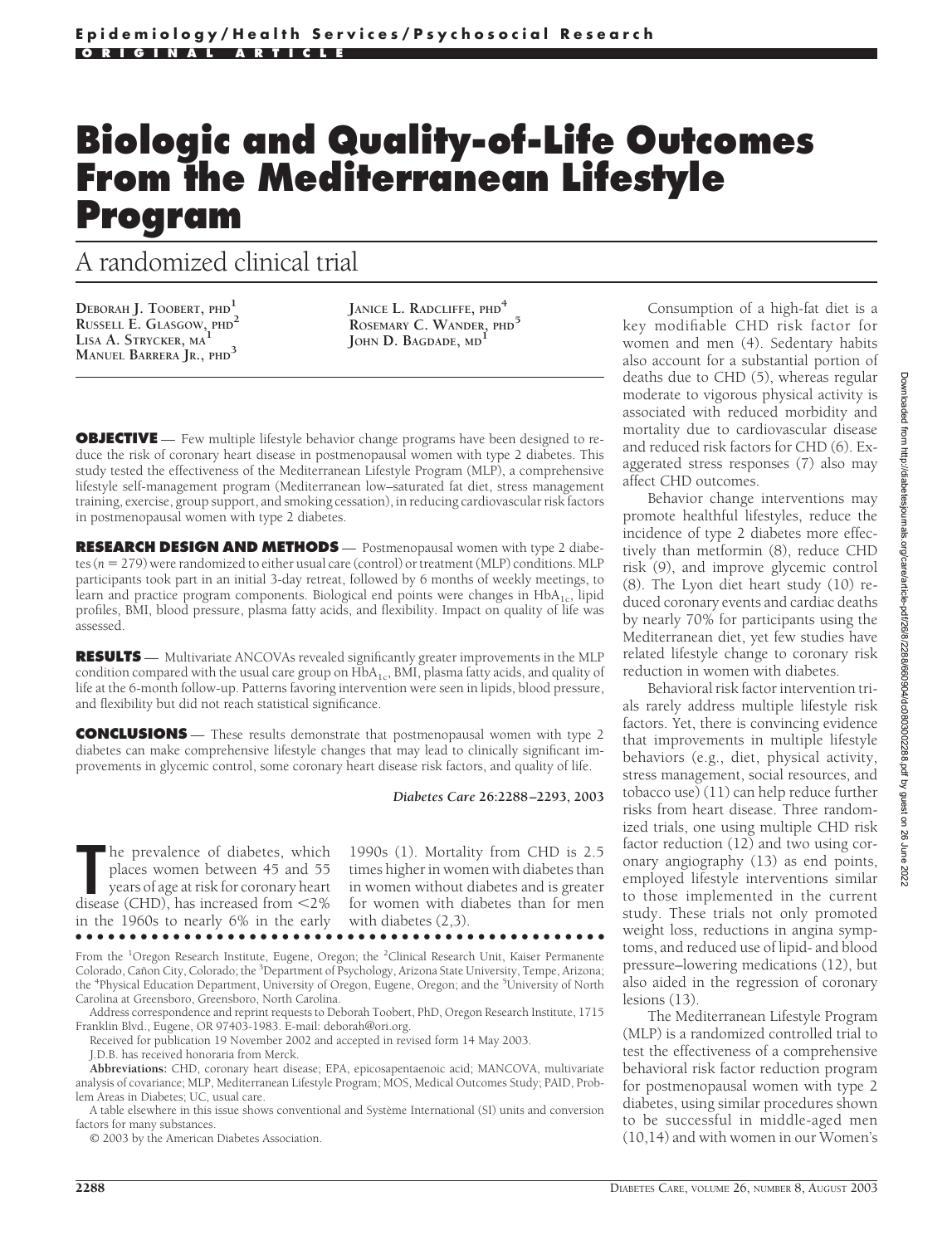Lifestyle Heart Trial (12). The purpose of this report is to evaluate improvements at the 6-month follow-up of the MLP intervention, relative to control subjects, on a variety of biologic outcomes and quality of life. Quality of life is as important as biologic or behavior change outcomes but is rarely reported (15). Our hypothesis was that participants randomized to the MLP condition would show greater improvement than those randomized to the usual care (UC) control condition on both biologic and quality-of-life measures.

# **RESEARCH DESIGN AND METHODS**

# **Participants**

Participants were 279 postmenopausal women with type 2 diabetes who received their medical care from participating primary care clinics located in Lane County, Oregon. Recruitment took place between February 2000 and January 2001. Inclusion criteria were female sex, diagnosis of type 2 diabetes for at least 6 months, postmenopausal, living independently (e.g., not in an institution), having a telephone, able to read English, not developmentally disabled, and living within 30 miles of the intervention site in Eugene, Oregon. Exclusion criteria included being 75 years of age or planning to move from the area within the study's time span. All patients who met the above eligibility criteria were sent a letter from their primary care providers, followed by a phone call inviting them to participate. Of the eligible women, 51% who were contacted agreed to participate. Recruitment procedures, a participant flow diagram, and participation rates are presented in more detail in a separate article (15a). Participants represented patients of 59 participating primary care providers and the population of the state and were stratified by *1*) physician practice, *2*) smoking status, and *3*) type of diabetes medication. They were randomized to either the control condition (UC;  $n = 116$ ) or the treatment condition (MLP;  $n = 163$ ).

# Intervention

Intervention lasted 6 months and addressed diet, physical activity, stress management, social support, and smoking. The program context, materials, logo, music, intervention space, and key components (including the diet) were designed to produce a "Mediterranean feel."

To build a sense of community, a social support intervention delivered by professional and lay leaders was included. The program began with a 3-day nonresidential retreat (beginning Friday evening and running through Sunday) followed by weekly meetings lasting 6 months and consisting of 1 h each of physical activity, stress management, group Mediterranean potluck dinner, and support groups.

**Eating patterns.** The project's registered dietitian taught participants the Mediter $r$ anean  $\alpha$ -linolenic acid–rich diet, which is low in saturated fat but moderately high in more healthful monounsaturated fats as well as n-3 fatty acids (10). The dietitian individualized carbohydrate and fat intake to optimize blood glucose and lipid concentrations using the dietary patterns of the MLP. The diet recommended increased amounts of bread, root vegetables, green vegetables, legumes, and fish; less red meat (e.g., beef, lamb, and pork), substituting poultry; no day without fruit; and avoidance of butter and cream, substituting olive oil/canola oil or commercially available olive oil/canola oil–based margarine.

**Physical activity.** The physical activity goal was consistent with the recent American College of Sports Medicine guidelines (16). Participants were advised to follow a physical activity program including *1*) moderate aerobic activity (e.g., walking, low-impact aerobic dance, or stationary cycling) for 30 min most, preferably all, days of the week; *2*) 10 strength-training exercises performed twice per week, building to three sets of 12 repetitions; and *3*) formal warm-up/ cooldown routines 10 min before and 10 min after all activity sessions.

**Stress management.** Using procedures from Toobert et al. (12), participants were instructed in stress management (yoga, progressive deep relaxation, meditation, and directed or receptive imagery) and asked to practice these techniques at least 1 h per day. Participants received videotapes to assist them.

#### **Outcomes**

**Biochemical measurements.** After fasting overnight, venous blood samples were drawn to measure cholesterol and triglyceride in whole plasma. In addition, a nonsegmented continuous flow method was used to quantify cholesterol in lipoprotein classes separated by single vertical ultracentrifugation. With this technique, a detailed quantitative profile of lipoprotein fractions not reflected in the standard lipid measurements was obtained. Lipoprotein fractions were assayed by Atherotech Laboratories in Birmingham, Alabama.

HbA<sub>1c</sub>. HbA<sub>1c</sub> was assayed with ionexchange high-performance liquid chromatography using the BioRad Variant II Instrument and conducted at Oregon Medical Laboratories in Eugene, Oregon. **Plasma fatty acids.** To measure the plasma n-3 fatty acid profile, including the monounsaturated, n-6, and n-3 fatty acids, a 500- $\mu$ l aliquot of plasma was extracted twice with 5 ml chloroform/ methanol (2:1 [vol/vol]) and transesterified with boron trifluoride and methanol. The methyl esters were analyzed on a Hewlett Packard 5890 gas chromagraph (Avondale, PA). Individual fatty acids were identified using eicosatrienoic acid as an internal standard.

**BMI and central obesity (waist-to-hip) measurements.** Measures of height and weight were taken in the morning in stocking feet on a sensitive digital scale (Detecto Electronics), and these measurements were converted to BMI  $(kg/m<sup>2</sup>)$ . Girth measurement was estimated as the average of duplicate measures taken to the nearest 0.5 cm using a steel tape. Minimum waist circumference was measured on bare skin during mid-respiration level with the umbilicus. Hip girth was measured at the maximum circumference of the buttocks. To compute waist-to-hip ratio, waist measured in centimeters was divided by hip measured in centimeters.

**Blood pressure.** A random-zero sphygmomanometer was used to determine resting blood pressure using the Heritage protocol (17). Readings were taken in the morning before 11:00 A.M. in a room with temperatures between 21 and 25°C. The women were asked to refrain from smoking or ingesting caffeine for 30 min before measurements. A measurement was considered valid as long as artery pulsations could be heard clearly and protocol was followed. The entire procedure was repeated 1 week later. An average of the six valid blood pressure measures was used for analyses.

**Flexibility.** Trunk flexion (16) and shoulder range-of-motion (18) tests were conducted to assess changes in flexibility resulting from the yoga practices.

**Quality of life.** A general measure of functioning, the Medical Outcomes Study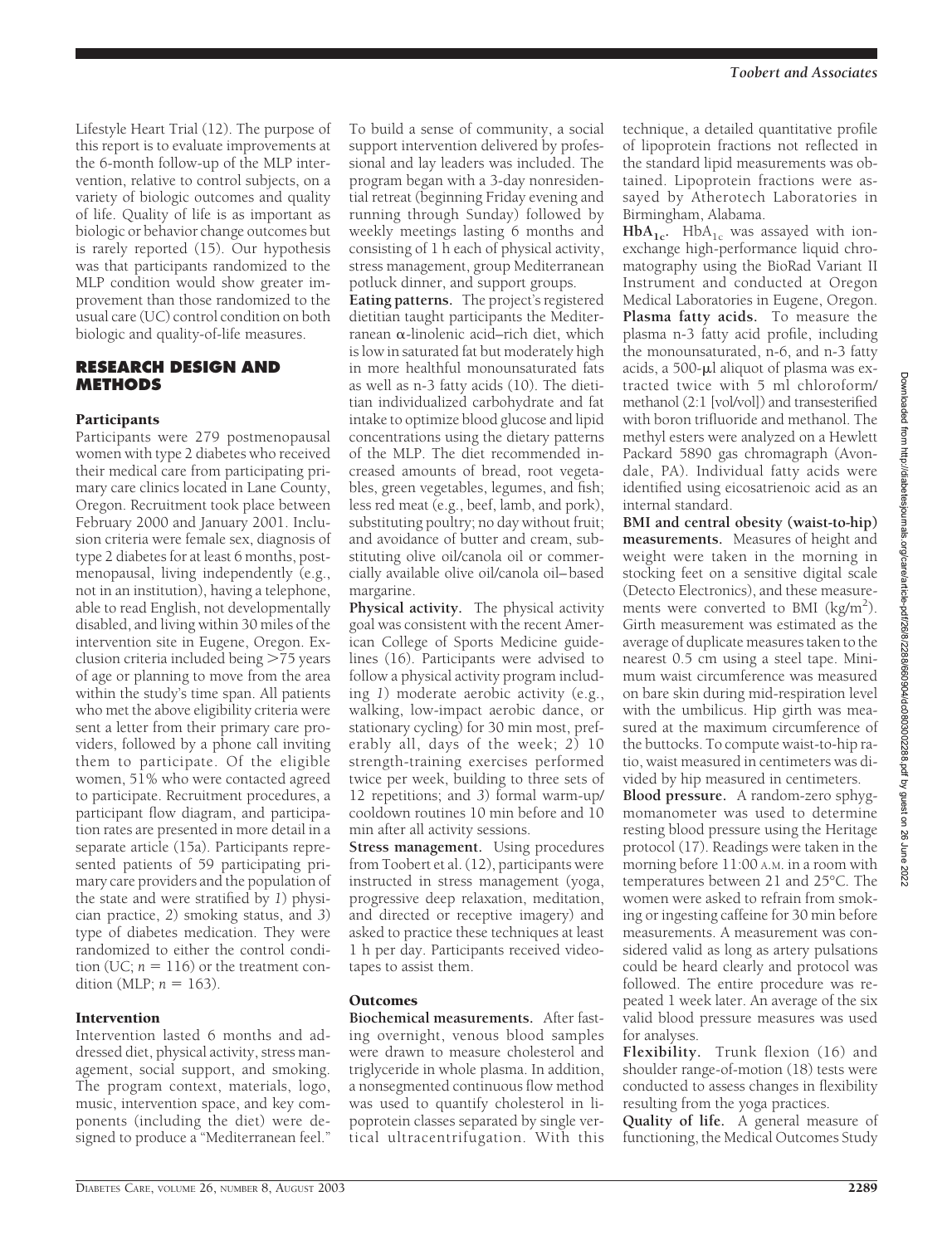(MOS) Short-Form General Health Survey (19), was administered. This 12-item instrument produces highly reliable and valid scores on several important dimensions of functioning and well-being and has extensive normative data with which to compare results for patients with chronic disease, including heart disease and diabetes, and the general population. The Problem Areas in Diabetes (PAID) scale, a diabetes-specific measure of quality of life, was also used. Respondents rated the degree to which common barriers to adherence was problematic for them. This scale assessed diabetesspecific overall emotional distress, interpersonal distress, regimen-related distress, and physician-related distress. A recent 32-item revision of the PAID scale (20) produces subscales on these four dimensions as well as an overall score. The PAID scale has good construct and criterion validity and has been shown to be responsive to psychosocial intervention. We used two of the four PAID scales: the regimen-related and interpersonal distress scales.

#### Statistical analysis

ANOVAs were conducted to evaluate the baseline equivalence of conditions and characteristics of individuals present versus absent at the 6-month follow-up. Multivariate analyses of covariance (MANCOVAs) were used to control the experiment-wide error rate in evaluating program outcomes. Six separate MAN-COVAs were conducted to evaluate 6-month intervention effects on *1*) the biological outcomes of serum lipids (e.g., total cholesterol, LDL cholesterol, HDL cholesterol, and triglycerides) and  $HbA_{1c}$ , *2*) body composition (BMI and waist-tohip ratio), *3*) blood pressure (systolic and diastolic), *4*) plasma fatty acids, *5*) flexibility (range of motion and sit-andreach), and *6*) quality of life (MOS-12 and PAID). When the overall MANCOVA was significant, follow-up ANCOVAs were conducted to identify specific variables accounting for the differential change. In all analyses, baseline scores on the dependent variable served as covariates.

**RESULTS** — Comparisons of study participants and individuals declining participation indicated no statistically significant differences in self-reported age, BMI, age diagnosed with diabetes, type of diabetes medication, or percent of smokers. However, relative to nonparticipants, participants reported taking diabetes medications for fewer years (4.9 vs. 6.7,  $P = 0.006$ ) and had been diagnosed with diabetes for fewer years  $(8.5 \text{ vs. } 10.2, P =$ 0.027). Analysis of baseline characteristics of women assigned to UC versus MLP indicated that, with the exception of the percent of women on estrogen replacement therapy (59.3% in MLP vs. 46.6% in UC,  $P = 0.037$ ), no differences between conditions were found on any of the demographic and medical history variables. All of the MANCOVAs were reanalyzed using estrogen replacement therapy as a covariate. Significance and conclusions from these reanalyses were identical to those without this covariate. Most women had lived with diabetes for a number of years and had other chronic diseases (most commonly arthritis and hypertension).

#### Biologic outcomes

As shown in Table 1, the MANCOVA for  $HbA_{1c}$  and serum lipids revealed significant differences in favor of the MLP participants [Wilks'  $\lambda$  = 0.94,  $F(5,224)$  = 2.77;  $P = 0.019$ . For the MLP women,  $HbA_{1c}$  decreased from a baseline level of 7.43 to 7.07 mg/dl  $(P = 0.001)$  at 6 months (a 0.4% reduction), whereas that of the control subjects remained at 7.4 mg/dl during the same period. The 6-month differences between UC and MLP on total cholesterol, triglycerides, and LDL and HDL cholesterol did not achieve statistical significance but favored the MLP condition (Table 1).

Other favorable changes in risk factor status occurred for women in the MLP condition. The overall MANCOVA for body composition was significant [Wilks'  $\lambda = 0.96, F(2,229) = 4.20; P = 0.015$ . There was a significant decrease in BMI in MLP women compared with UC. The follow-up analysis revealed a drop of 0.37 in BMI from baseline to the 6-month follow-up in the MLP women and an increase of 0.20 in BMI for the UC group. There was a corresponding significant decrease in weight in favor of the MLP condition (covariate-adjusted 6-month follow-up scores of 91.6 kg for MLP vs. 93.4 kg for UC). Body fat distribution, assessed using the waist-to-hip ratio, did not reach statistical significance.

# Quality of life

The MANCOVA across all quality-of-life dimensions revealed overall improvement in favor of the MLP participants [Wilks'  $\lambda = 0.95$ ,  $F(4,234) = 2.95$ ;  $P =$ 0.021]. Follow-up analyses revealed significantly greater improvement in quality of life as measured by the PAID regimenrelated distress dimension (covariateadjusted 6-month follow-up scores of 14.8 for MLP vs. 16.2 for UC). A score  $\geq$ 16 on a PAID scale indicates the area is likely to represent a problem area. The interpersonal distress PAID scale and the two scales of the MOS Short-Form 36 were nonsignificant.

#### Blood pressure and flexibility

While the MLP condition improved and the UC condition slightly worsened on blood pressure and flexibility, the overall MANCOVAs for these 6-month differences did not achieve statistical significance (Table 1).

# Plasma fatty acids

The MANCOVA for the plasma fatty acid profile neared statistical significance (*P* 0.059). It is interesting to note that this change was produced by a small but significant increase in the plasma level of epicosapentaenoic acid (EPA) (EPA 20:5 n-3). The level of the other major n-3 fatty acids,  $\alpha$ -linolenic acid (18:3 n-3) and docosahexaenoic acid (22:6 n-3), was not changed by the intervention.

# Impact of attrition

Six-month follow-up data were collected on 245 (88%) of the randomized participants. It was not possible to collect 6-month data on 6.9% of the participants from UC and 16% from MLP. Two-way ANOVAs of the baseline characteristics of dropouts versus participants present and treatment condition revealed no significant main effects or interactions with treatment condition on any of the following characteristics: age, number of years diagnosed with diabetes or taking diabetes medications, smoking status, level of education, living arrangement, ethnicity, type of diabetes medication, number of comorbidities, diabetes complications, employment status, BMI, waist-to-hip ratio, or baseline  $HbA_{1c}$ .

We tested the robustness of all significant findings by conducting a second analysis using the last-observationcarried-forward method for imputing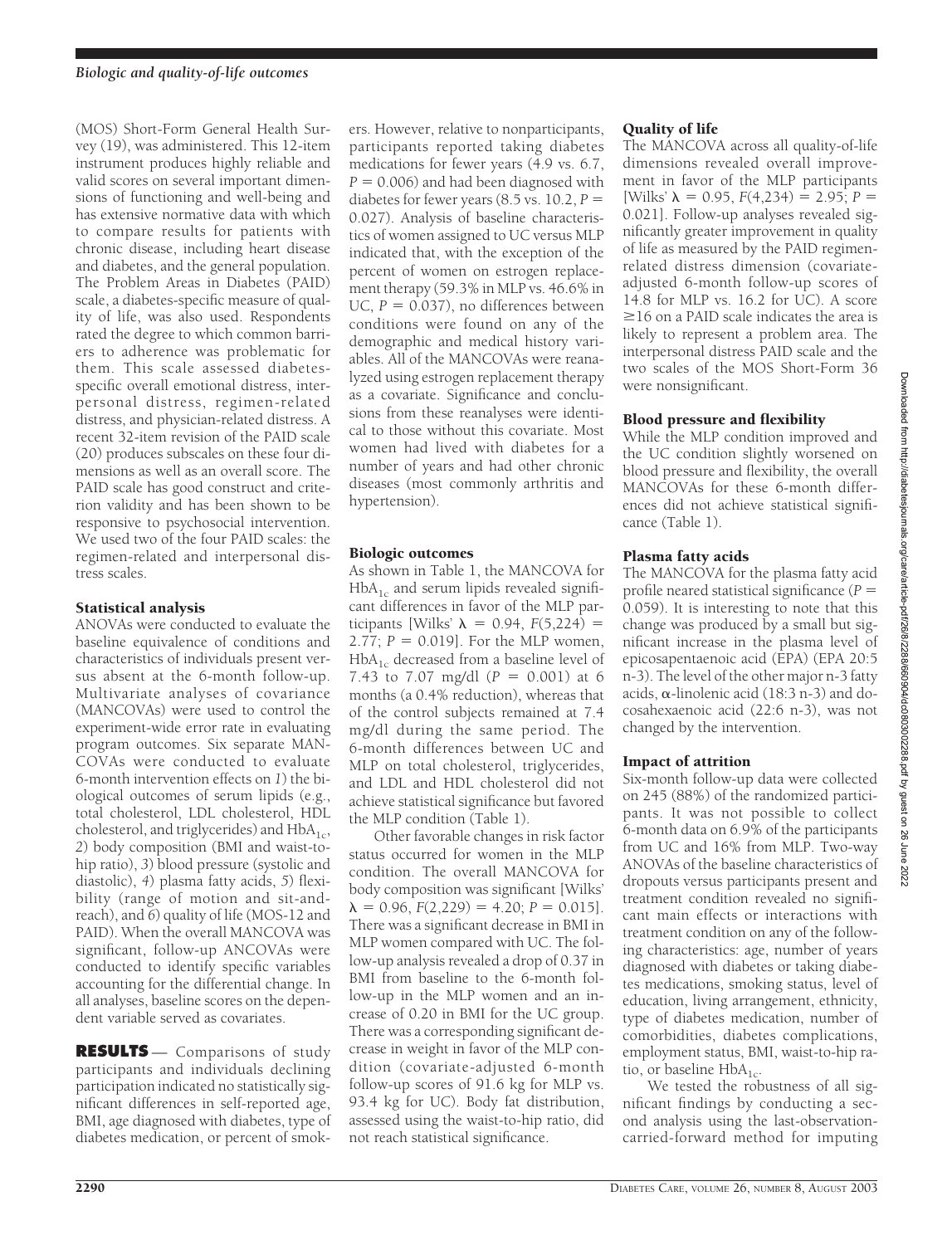# **Table 1—***Physiological outcomes*

|                                      | Group        | Assessments         |                     | Significance of MANCOVA*   |                       |
|--------------------------------------|--------------|---------------------|---------------------|----------------------------|-----------------------|
|                                      |              | Baseline            | 6 months            | Individual<br>$(6$ months) | Overall<br>(6 months) |
| $HbA_{1c}$ and serum lipids          |              |                     |                     |                            | 0.019                 |
| $HbA_{1c}$ (%)                       | MLP(Tx)      | $7.43 \pm 1.30$     | $7.07 \pm 1.11$     | 0.000                      |                       |
|                                      | UC (control) | $7.40 \pm 1.48$     | $7.38 \pm 1.33$     |                            |                       |
| Triglycerides (mg/dl)                | MLP(Tx)      | $202.38 \pm 149.06$ | $176.82 \pm 113.98$ | 0.982                      |                       |
|                                      | UC (control) | $171.59 \pm 110.56$ | $157.93 \pm 88.82$  |                            |                       |
| Total cholesterol (mg/dl)            | MLP(Tx)      | $191.57 \pm 37.84$  | $187.61 \pm 35.60$  | 0.963                      |                       |
|                                      | UC (control) | $181.77 \pm 36.69$  | $180.72 \pm 39.73$  |                            |                       |
| HDL cholesterol (mg/dl)              | MLP(Tx)      |                     |                     | 0.823                      |                       |
|                                      | UC (control) | $43.12 \pm 11.06$   | $43.49 \pm 10.14$   |                            |                       |
|                                      |              | $44.05 \pm 12.69$   | $43.46 \pm 11.99$   |                            |                       |
| LDL cholesterol (mg/dl)              | MLP(Tx)      | $118.64 \pm 31.97$  | $118.43 \pm 30.64$  | 0.987                      |                       |
|                                      | UC (control) | $113.33 \pm 30.78$  | $114.22 \pm 32.86$  |                            |                       |
| BMI/waist-to-hip ratio               |              |                     |                     |                            | 0.015                 |
| BMI $(kg/m2)$                        | MLP(Tx)      | $35.34 \pm 7.93$    | $34.97 \pm 7.85$    | 0.009                      |                       |
|                                      | UC (control) | $34.87 \pm 8.20$    | $35.07 \pm 8.48$    |                            |                       |
| Waist-to-hip ratio                   | MLP(Tx)      | $0.91 \pm .07$      | $0.90 \pm .07$      | 0.318                      |                       |
|                                      | UC (control) | $0.90 \pm .08$      | $0.88 \pm .08$      |                            |                       |
| Quality of life                      |              |                     |                     |                            | 0.021                 |
| PAID social summary (score)          | MLP(Tx)      | $12.96 \pm 5.22$    | $11.63 \pm 4.33$    | 0.871                      |                       |
|                                      | UC (control) | $12.55 \pm 5.05$    | $11.31 \pm 4.83$    |                            |                       |
| PAID self-care summary score         | MLP(Tx)      | $19.14 \pm 5.53$    | $15.04 \pm 4.68$    | 0.005                      |                       |
|                                      | UC (control) | $18.03 \pm 5.80$    | $15.94 \pm 5.33$    |                            |                       |
| MOS-12 physical health (score)       | MLP(Tx)      | $40.28 \pm 10.60$   | $40.68 \pm 11.34$   | 0.601                      |                       |
|                                      | UC (control) | $40.46 \pm 12.41$   | $41.32 \pm 12.62$   |                            |                       |
| MOS-12 mental health (score)         | MLP(Tx)      | $46.60 \pm 9.30$    | $46.67 \pm 9.71$    | 0.438                      |                       |
|                                      | UC (control) | $46.99 \pm 9.27$    | $46.13 \pm 9.45$    |                            |                       |
| Blood pressure                       |              |                     |                     |                            | 0.069                 |
| Average systolic (mmHg)              | MLP(Tx)      | $136.06 \pm 13.91$  | $134.21 \pm 14.30$  | 0.483                      |                       |
|                                      | UC (control) | $134.01 \pm 14.17$  | $131.83 \pm 14.63$  |                            |                       |
| Average diastolic (mmHg)             | MLP(Tx)      | $79.29 \pm 9.49$    | $77.15 \pm 8.77$    | 0.204                      |                       |
|                                      | UC (control) | $77.38 \pm 9.20$    | $76.94 \pm 8.33$    |                            |                       |
| Plasma fatty acids                   |              |                     |                     |                            | 0.059                 |
| 18:2 (n-6) (relative weight percent) | MLP(Tx)      | $23.88 \pm 4.83$    | $25.99 \pm 3.91$    | 0.573                      |                       |
|                                      | UC (control) | $25.20 \pm 5.87$    | $26.80 \pm 5.35$    |                            |                       |
| 20:5 (n-3) (relative weight percent) |              |                     |                     |                            |                       |
|                                      | MLP(Tx)      | $0.47 \pm .29$      | $0.68 \pm .40$      | 0.022                      |                       |
| 22:6 (n-3) (relative weight percent) | UC (control) | $0.51 \pm .37$      | $0.56 \pm .26$      |                            |                       |
|                                      | MLP(Tx)      | $0.97 \pm .38$      | $1.14 \pm .47$      | 0.864                      |                       |
|                                      | UC (control) | $1.00 \pm .41$      | $1.13 \pm .47$      |                            |                       |
| Flexibility                          |              |                     |                     |                            | 0.095                 |
| Sit-and-reach (percentile)           | MLP (Tx)     | $31.91 \pm 23.47$   | $34.21 \pm 27.51$   | 0.093                      |                       |
|                                      | UC (control) | $32.30 \pm 25.73$   | $29.66 \pm 26.80$   |                            |                       |
| Range of motion (percentile)         | MLP(Tx)      | $14.01 \pm 23.10$   | $14.23 \pm 24.17$   | 0.136                      |                       |
|                                      | UC (control) | $11.16 \pm 22.10$   | $9.45 \pm 19.88$    |                            |                       |

Data are means  $\pm$  SD. \*Significance of two-tailed MANCOVA comparing MLP (treatment) and UC (control) nonadjusted follow-up scores, covarying out the effects of baseline scores and social desirability. Tx, treatment.

missing values in an intent-to-treat analysis. Baseline values were brought forward to replace missing 6-month values. With the imputed data, the analyses were repeated to include women who were not present at the 6-month follow-up. Significance and conclusions from analyses were unaltered.

**CONCLUSIONS** — Our earlier Women's Lifestyle Heart Trial (12) demonstrated that an intensive lifestyle change program was feasible for women with CHD, but it remained a question whether women who were at risk for, but did not have, CHD would be as motivated to complete such an intense program. Al-

though the participation and attendance rates were not as high as the earlier program, these rates indicate that, despite the time commitment, women with type 2 diabetes viewed the MLP as attractive and feasible. We have speculated that the disproportionately higher loss to follow-up in the MLP may be due to the more de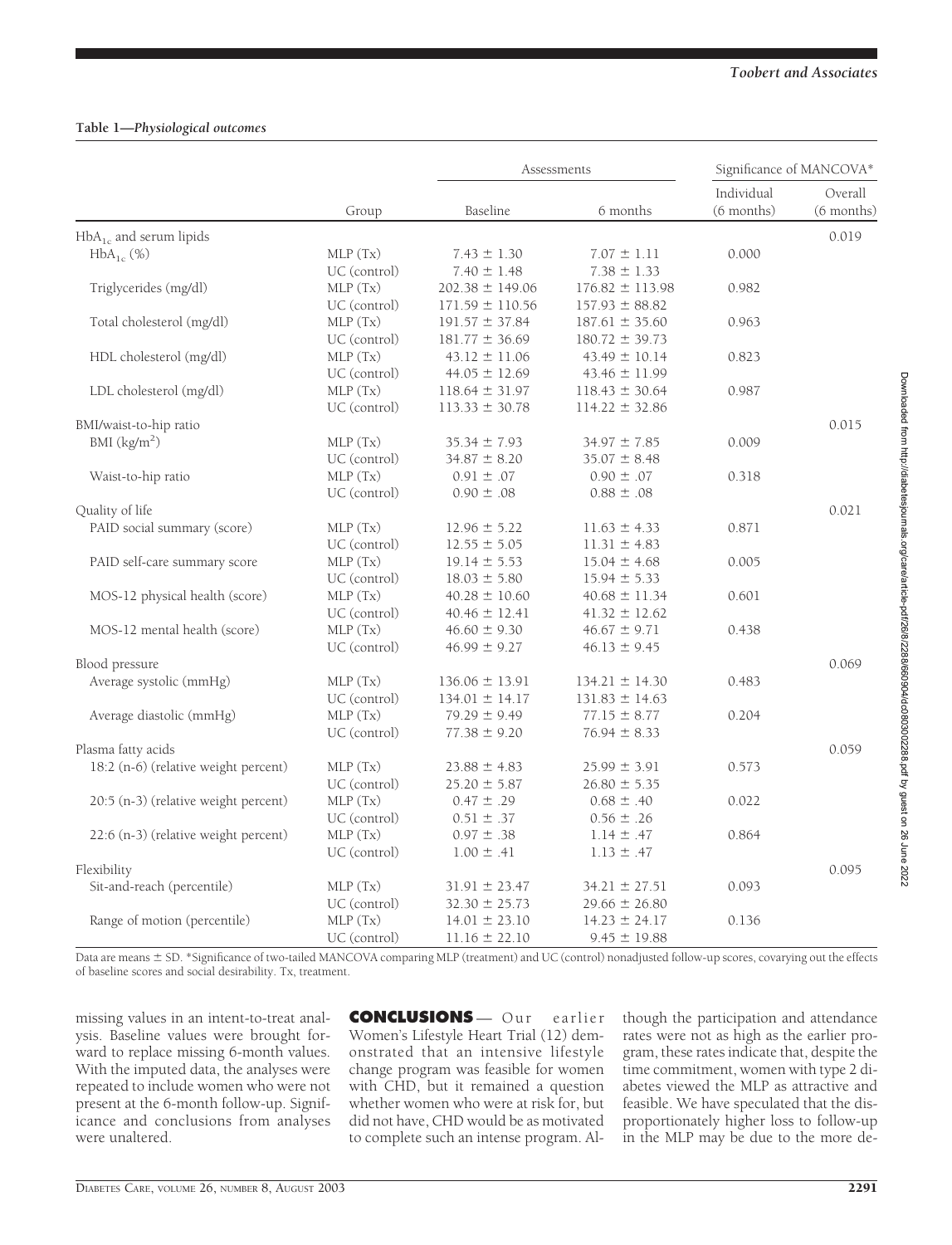manding nature of the program for the MLP participants compared with the UC participants.

Whereas the reductions in  $HbA_{1c}$ may seem modest, the MLP condition reduced  $HbA_{1c}$  by 0.4%, significantly more than the UC condition. Epidemiological analysis of the U.K. Prospective Diabetes Study data (21) showed that for every percentage point decrease in  $HbA_{1c}$ , there was a 35% reduction in risk of complications. In our study, this would translate into a 14% reduction in risk of diabetes complications.

Fish consumption has been linked to a decreased risk of CHD in women (22). This decreased risk is associated with an increase in plasma EPA and docosahexaenoic acid content. It is interesting to note that, in this study, modest dietary intervention increased plasma EPA concentration. Because the increase in the concentration of EPA occurred without an accompanying increase in the concentration of docosahexaenoic acid, the change may have been produced by the consumption of  $\alpha$ -linolenic acid rather than increased fish consumption.

The behavioral outcomes of this study are the focus of a separate article (D.J.T., L.A.S., R.E.G., M.B., L. Angell, unpublished data). Briefly, the MLP intervention produced consistent and significantly greater improvements than the UC in all of the five targeted behavioral risk factors: eating patterns, physical activity, social support, stress management/ coping, smoking cessation (36% cessation rate in the MLP vs. 8% cessation rate in the UC), and psychosocial variables (self-efficacy, social support, and problem-solving ability). The present report indicates significantly greater improvements in the areas of weight,  $HbA_{1c}$ , eicosapentaenoic plasma fatty acid, and quality of life. Taken together, this pattern of changes could have a considerable public health impact, given the high risk for CHD and other illnesses among women with diabetes, and may justify the program's intensity. Future research is needed to evaluate the cost-effectiveness of the MLP and alternative interventions for this high-risk population.

Given their significant lifestyle, BMI, fatty acids, and  $HbA_{1c}$  improvements, it is unclear why the MLP women did not show significant improvements in lipids. In the Lyon heart study (10), reduction in coronary events and reduction in cardiac

deaths of close to 70% were achieved using the Mediterranean diet, but without a reduction of total cholesterol or triglycerides, or an increase in HDL cholesterol when compared with control subjects. Similarly, we did not see a significant improvement in serum lipids in our earlier study (12). The Mediterranean diet, rich in carbohydrates and fiber, does not restrict dietary fat as severely as the Ornish diet (23), but does restrict saturated fat, which recently has been shown to reduce the incidence of CHD.

An important limitation of our earlier study was the moderate-sized sample of motivated women, which limited generalizability of results. In this trial, we addressed these earlier problems by using a population-based approach to recruitment. The study was successful in recruiting a much larger and less motivated sample of women (as evidenced by the lower participation rate in this study). In the first 6 months, the MLP showed similar improvements in diet, exercise, stress management, weight, and glycemic control as our earlier study. However, the present study lacked an ethnically diverse population. Although we recruited a sample that was heterogeneous on socioeconomic status, income, and education and representative of the local area in terms of race and ethnicity, participants were 94% Caucasian with 96% covered by medical insurance. The intensity of this program was reduced from our earlier trial because of the typically inverse relation between program intensity and reach (24). This project attempted to deliver a moderately intensive intervention in a way that attracted a high percentage of the target population. Despite this reduced intensity, the program still calls for an initial retreat and at least 6 months of weekly meetings. Even this level of intensity, plus the concurrent management of multiple lifestyle behaviors, may not be feasible for some health care systems. The women who participated in this trial were at high risk for CHD-related diseases, which are major contributions to health care costs as well as mortality. For this population, a program with this level of intensity may be warranted.

The current study has both methodological strengths and weaknesses. Strengths include the reasonably large sample size, the randomized design, the focus on multiple risk factors, the variety of biological outcomes assessed, the in-

clusion of quality-of-life outcomes, the multivariable analyses, and procedures to account for missing data. Limitations include the largely Caucasian sample (although a broad range of socioeconomic status was represented) and the need for longer-term follow-up. It remains for future research to determine the replicability of the intervention, especially with more diverse populations, and its costeffectiveness relative to other programs.

We believe there are three important research questions remaining that must be addressed before this program is ready for translation to practice: *1*) Can successful outcomes be achieved in a different and more representative setting, having a larger percentage of minority participants and using regular health plan staff? *2*) How should the theory, structure, and content of the MLP be modified to make it appealing and appropriate for ethnically diverse populations? *3*) What are the costs, cost-effectiveness, and economic implications of a program like this for other ethnicities?

**Acknowledgments**— This work was supported by grant R01 HL62156-01 from the National Heart, Lung, and Blood Institute.

The authors thank Kate Bennett, Katie Geiser, Molly Kennedy, SuAn Carey, Melda DeSalvo, Nancy Hopps, Sally Huck, Tamberly Koorndyk, Katie Marcotte, Donna O'Neil, and Serge Renaud for their contributions during the development and intervention phases of this project. We are deeply indebted to the wonderful women who participated in this study.

#### **References**

- 1. Beckles GLA, Thompson-Reid PE (Eds.): *Diabetes and Women's Health Across the Life Stages: A Public Health Perspective*. Atlanta, GA, U.S. Department of Health and Human Services, Centers for Disease Control and Prevention, National Center for Chronic Disease Prevention and Health Promotion, Division of Diabetes Translation, 2001
- 2. Hoyert DL, Kochanek KD, Murphy SL: Deaths: final data for 1997. *Natl Vital Stat Rep* 48:1–105, 2000
- 3. Haffner SM, Lehto S, Ronnemaa T, Pyorala K, Laakso M: Mortality from coronary heart disease in subjects with type 2 diabetes and in nondiabetic subjects with and without prior myocardial infarction. *N Engl J Med* 339:229–234, 1998
- 4. Stampfer MJ, Hu FB, Manson JE, Rimm EB, Willett WC: Primary prevention of